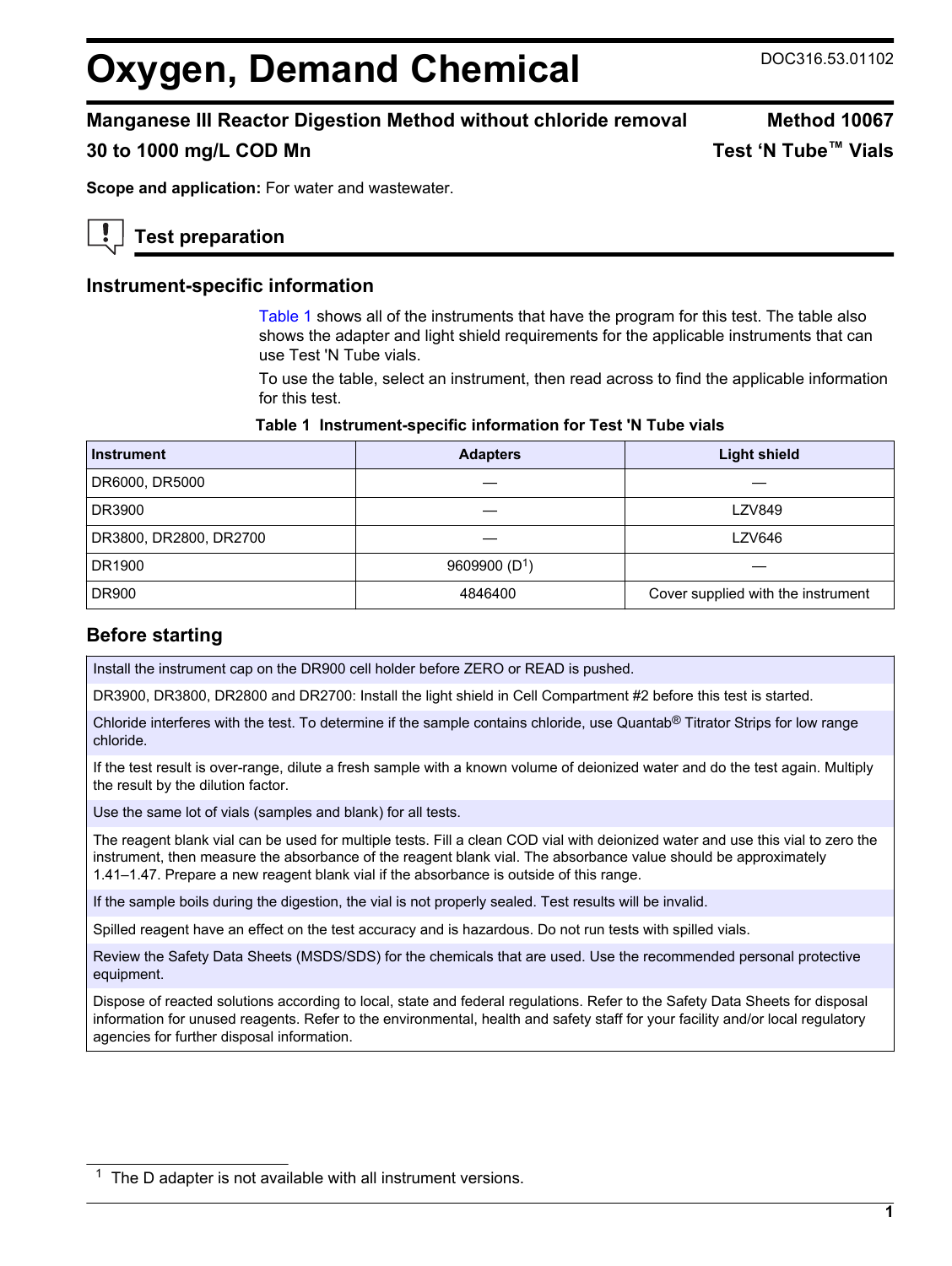# **Items to collect**

| <b>Description</b>                                      | Quantity |
|---------------------------------------------------------|----------|
| Manganese III COD Reagent Vials, 20-1000 mg/L COD       | $1 - 2$  |
| Blender, 2-speed                                        | 1        |
| DRB200 reactor                                          |          |
| Pipet, TenSette®, 0.1-1.0 mL                            |          |
| Pipet tips, for TenSette <sup>®</sup> Pipet, 0.1-1.0 mL | 2        |
| Test tube rack                                          |          |
| Water, deionized                                        | $0.5$ mL |

Refer to [Consumables and replacement items](#page-4-0) on page 5 for order information.

# **Sample collection and storage**

- Collect samples in clean glass bottles. Use plastic bottles only if they are known to be free of organic contamination.
- Test biologically active samples as soon as possible.
- Homogenize samples that contain solids to get a representative sample.
- To preserve samples for later analysis, adjust the sample pH to less than 2 with concentrated sulfuric acid (approximately 2 mL per liter). No acid addition is necessary if the sample is tested immediately.
- Keep the preserved samples at 2–6  $^{\circ}$ C (36–43  $^{\circ}$ F) for a maximum of 28 days.
- Correct the test result for the dilution caused by the volume additions.

# **Test procedure**



**1.** Set the DRB200 reactor power to on. Set the temperature to 150 °C.



**2.** Measure 100 mL of sample in a blender. Blend for 30 seconds or until homogenized. If the sample does not have suspended solids, ignore this step.



**3.** Pour the homogenized sample into a 250-mL beaker and stir slowly with a magnetic stir plate. If the sample does not have suspended solids, ignore this step.



**4. Prepare the sample:** Use a pipet to add 0.5 mL of the homogenized sample to a test vial.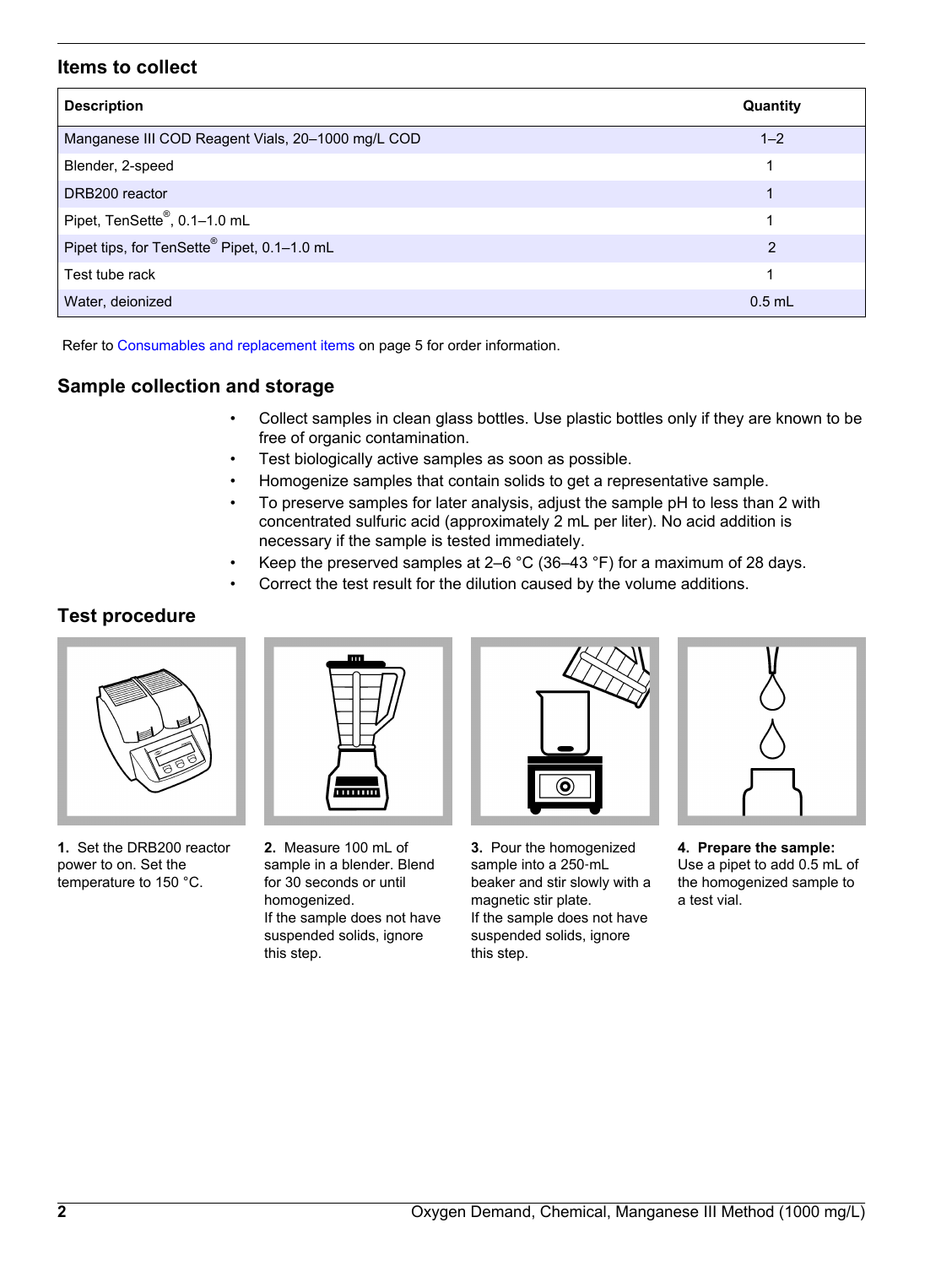

**5. Prepare the blank:** Use a pipet to add 0.5 mL of deionized water to a second test vial.



**6.** Put the caps on the vials and close tightly. Invert the vials several times to mix.



**7.** Insert the vials in the preheated DRB200 reactor. Close the cover.



**8.** Keep the vials in the reactor for 1 hour. Increase the digestion time for difficult to digest compounds to a maximum of 4 hours. Digest the blank vial for the same time as the sample.



**9.** After the timer expires, let the vials cool in a test tube rack for 2 minutes. If the solution develops a colorless upper layer and a purple lower layer, invert the vials several times to mix. Use finger cots to touch hot vials.



**10.** Put the vials in a cool water bath or hold the vials under cold tap water until the temperature of the vials decreases to room temperature.



**11.** Start program **432 COD Mn III**. For information about sample cells, adapters or light shields, refer to [Instrument-specific](#page-0-0) [information](#page-0-0) on page 1.



**12.** Invert the vials several times to mix.





**13.** Clean the blank vial. **14.** Insert the blank vial into the 16‑mm cell holder.



**15.** Push **ZERO**. The display shows 0 mg/L COD Mn.



**16.** Clean the sample vial.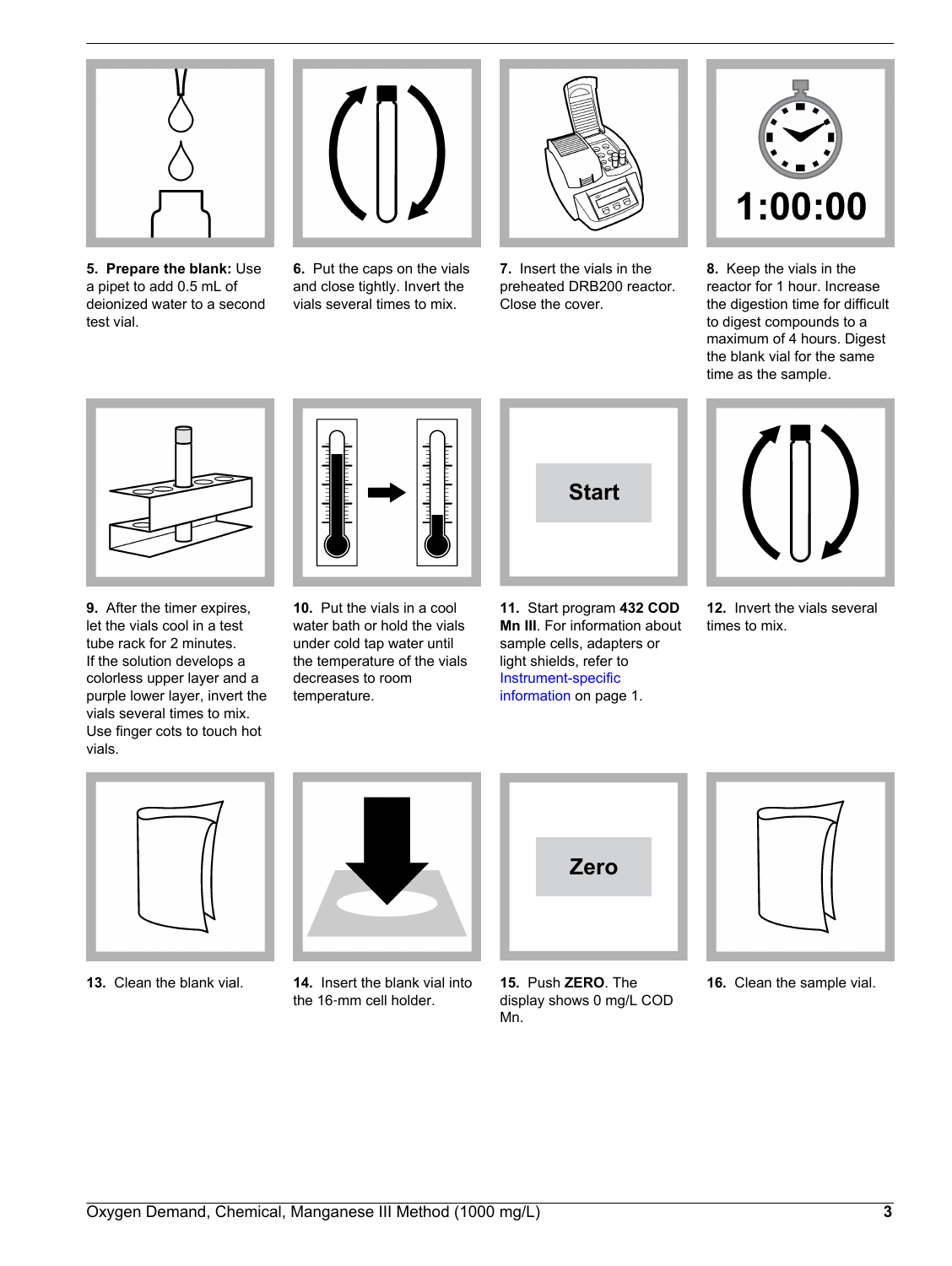

**Read**

**17.** Insert the sample vial into the 16‑mm cell holder. **18.** Push **READ**. Results show in mg/L COD Mn.

# **Interferences**

Inorganic materials can also be oxidized by trivalent manganese and cause a positive interference when present in significant concentrations. Chloride is the most common interference. To determine if the level of chloride in the sample causes an interference, prepare a KHP standard solution that contains the same concentration of chloride that is in the sample. Compare the expected result (without chloride) to the actual result. If chloride in the sample causes an interference, calibrate the instrument with COD standard solutions that contain the chloride concentration in the samples.

Other inorganic interferences (e.g., nitrite, ferrous iron, sulfide) are not usually present in significant amounts. If necessary, determine the concentration of these interferences with separate methods, then adjust the final COD test results accordingly. If the interference is very high, dilute the sample to decrease or remove the interference.

Ammonia nitrogen is known to interfere in the presence of chloride. Ammonia nitrogen does not interfere if chloride is absent.

## **Accuracy check**

#### **Standard solution method**

Use the standard solution method to validate the test procedure, the reagents and the instrument.

Items to collect:

- COD Standard Solution, 800-mg/L
- **1.** Use the test procedure to measure the concentration of the standard solution.
- **2.** Compare the expected result to the actual result.

*Note: The factory calibration can be adjusted slightly with the standard adjust option so that the instrument shows the expected value of the standard solution. The adjusted calibration is then used for all test results. This adjustment can increase the test accuracy when there are small variations in the reagents or instruments.*

#### **Method performance**

The method performance data that follows was derived from laboratory tests that were measured on a spectrophotometer during ideal test conditions. Users can get different results under different test conditions.

| Program | <b>Standard</b> | Precision (95% confidence interval) | Sensitivity<br>Concentration change per 0.010 Abs change |
|---------|-----------------|-------------------------------------|----------------------------------------------------------|
| 432     | 600 mg/L COD    | 576-624 mg/L COD                    | 8 mg/L COD                                               |

#### **Summary of method**

Chemical Oxygen Demand (COD) is defined as "a measure of the oxygen equivalent of the organic matter content of a sample that is susceptible to oxidation by a strong chemical oxidant" (*Standard Methods for the Examination of Water and Wastewater*, 19th ed., 1995). Trivalent manganese is a strong, non-carcinogenic chemical oxidant that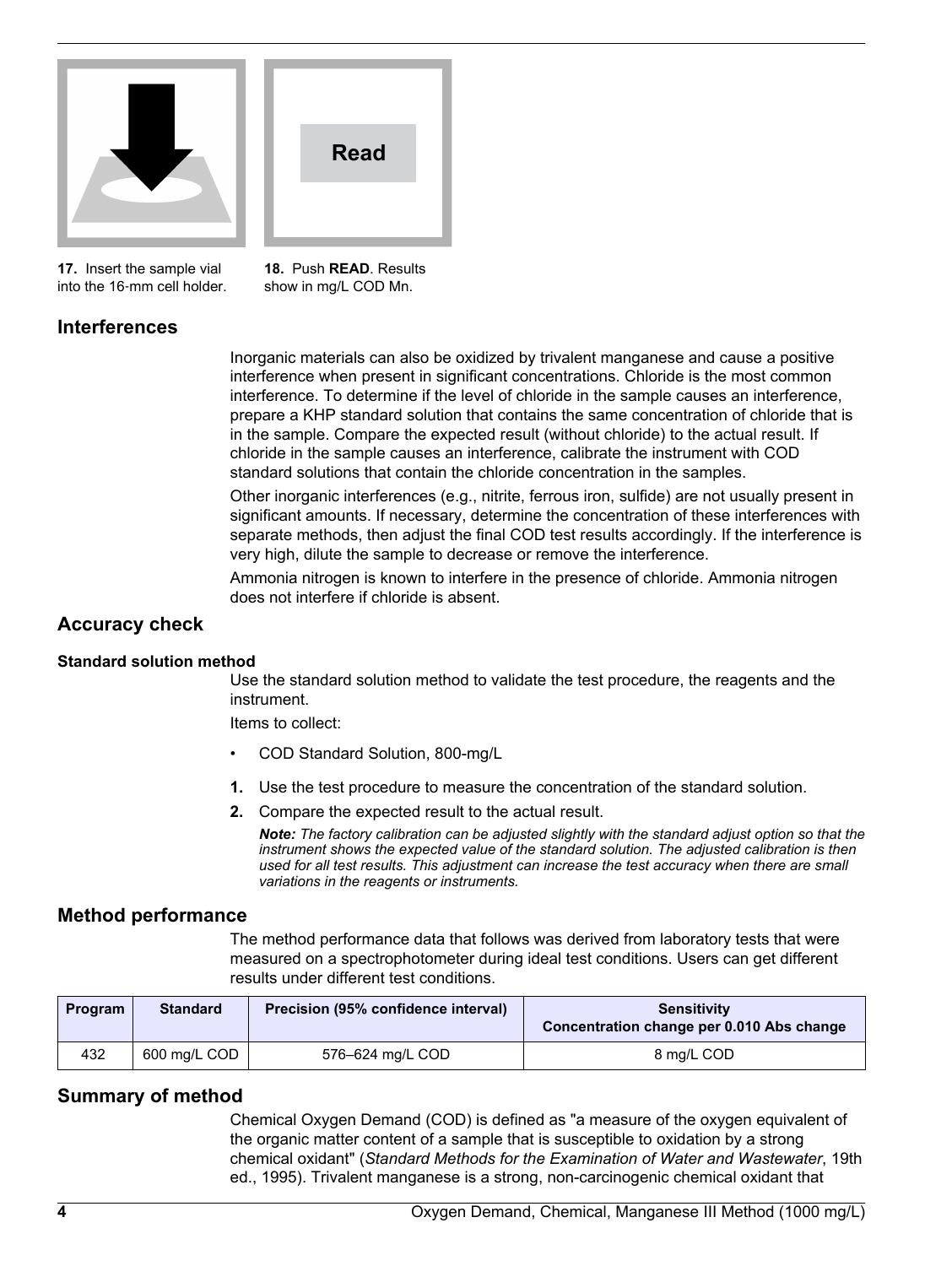<span id="page-4-0"></span>changes quantitatively from purple to colorless when it reacts with organic matter. It typically oxidizes about 80% of the organic compounds. Studies have shown that the reactions are highly reproducible and test results correlate closely to Biochemical Oxygen Demand (BOD) values and hexavalent chromium COD tests. None of the oxygen demand tests provide 100% oxidation of all organic compounds.

A calibration is provided that is based on the oxidation of Potassium Acid Phthalate (KHP). A different response can be seen in analyzing various wastewaters. The KHP calibration is adequate for most applications. The highest degree of accuracy occurs when test results are correlated to a standard reference method such as BOD or one of the chromium COD methods. Special waste streams or classes will require a separate calibration to get a direct mg/L COD reading or to generate a correction factor for the precalibrated KHP response. For samples that are difficult to oxidize, extend the sample digestion time up to 4 hours. The measurement wavelength is 510 nm for spectrophotometers or 520 nm for colorimeters.

# **Consumables and replacement items**

#### **Required reagents**

| <b>Description</b>              | <b>Quantity/test</b> | Unit      | Item no. |
|---------------------------------|----------------------|-----------|----------|
| Manganese III COD Reagent Vials |                      | $25$ /pkq | 2623425  |
| Water, deionized                | varies               |           | 27256    |

#### **Required apparatus**

| <b>Description</b>                               | <b>Quantity/test</b> | Unit         | Item no.        |
|--------------------------------------------------|----------------------|--------------|-----------------|
| Blender, 2-speed, 120 VAC option                 |                      | each         | 2616100         |
| Blender, 2-speed, 240 VAC option                 |                      | each         | 2616102         |
| DRB200 Reactor, 110 VAC option, 15 x 16-mm wells |                      | each         | LTV082.53.40001 |
| DRB200 Reactor, 220 VAC option, 15 x 16-mm wells |                      | each         | LTV082.52.40001 |
| Pipet, TenSette®, 0.1-1.0 mL                     |                      | each         | 1970001         |
| Pipet tips, for TenSette® Pipet, 0.1-1.0 mL      | $\overline{2}$       | $50$ /p $kg$ | 2185696         |
| Test tube rack                                   |                      | each         | 1864100         |

#### **Recommended standards**

| <b>Description</b>                                                                                                                                       | Unit             | Item no. |
|----------------------------------------------------------------------------------------------------------------------------------------------------------|------------------|----------|
| COD Standard Solution, 800 mg/L                                                                                                                          | 200 mL           | 2672629  |
| Oxygen Demand Standard (BOD, COD, TOC), 10-mL ampules                                                                                                    | 16/pkg           | 2833510  |
| Wastewater Influent Standard Solution, Mixed Parameter, for NH <sub>3</sub> -N, NO <sub>3</sub> -N, PO <sub>4</sub> <sup>3-</sup> ,<br>COD, $SO42$ , TOC | $500 \text{ ml}$ | 2833149  |

#### **Optional reagents and apparatus**

| <b>Description</b>                                             | Unit       | Item no. |
|----------------------------------------------------------------|------------|----------|
| Finger cots                                                    | $2$ /pkg   | 1464702  |
| Paper, pH, 0-14 pH range                                       | $100$ /pkq | 2601300  |
| Titrator Strips, Quantab <sup>®</sup> , for low range chloride | 40 tests   | 2744940  |
| Sulfuric Acid, concentrated, ACS                               | 500 mL     | 97949    |